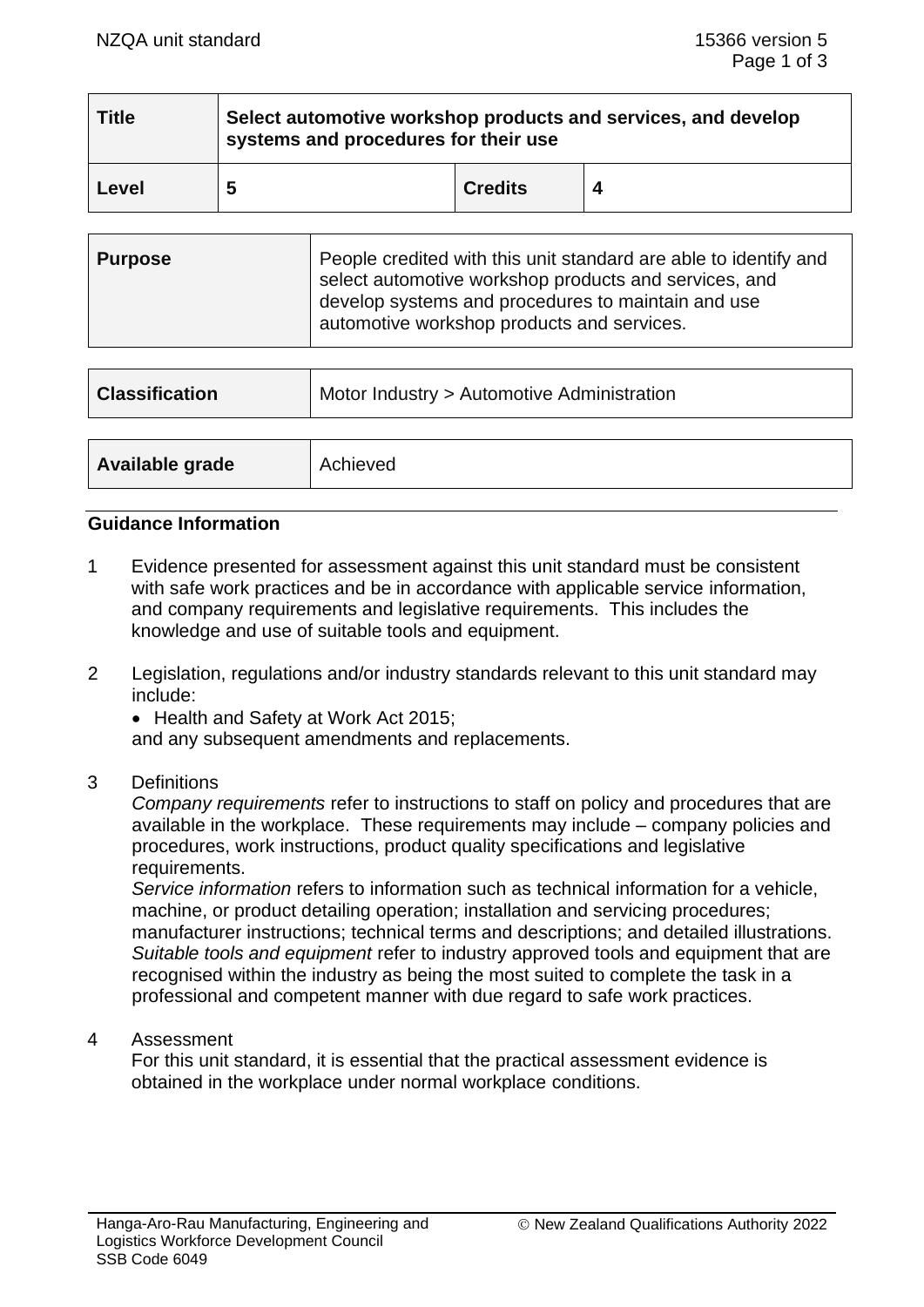# **Outcomes and performance criteria**

# **Outcome 1**

Identify and select automotive workshop products and services.

### **Performance criteria**

- 1.1 Workshop requirements for automotive products and equipment are identified.
- 1.2 Existing automotive workshop products and services are identified and recorded.

Range may include – plant, tools, equipment, consumables, outwork.

1.3 Evaluation of the existing automotive products and services is made and recorded.

> Range may include – fit for purpose, condition, time and/or life expectancy, frequency of use, future serviceability, warranty or guarantee duration, availability of parts and/or service backup.

1.4 Products and services identified to meet automotive workshop requirements are selected and obtained.

# **Outcome 2**

Develop systems and procedures to maintain and use automotive workshop products and services.

### **Performance criteria**

- 2.1 A maintenance programme is developed and implemented to ensure that all automotive workshop plant and equipment are maintained to operational efficiency.
- 2.2 Provision of preventative maintenance, provision of tools and equipment, and stock levels of useable parts and consumables are determined to minimise disruption to automotive workshop repairs and other downtime.
- 2.3 Secure and protected storage conditions are determined to ensure the preservation of tools, equipment, and consumables from degradation, deterioration, and wastage.
- 2.4 Relationship with service contractor is maintained to ensure the service requested is obtained.